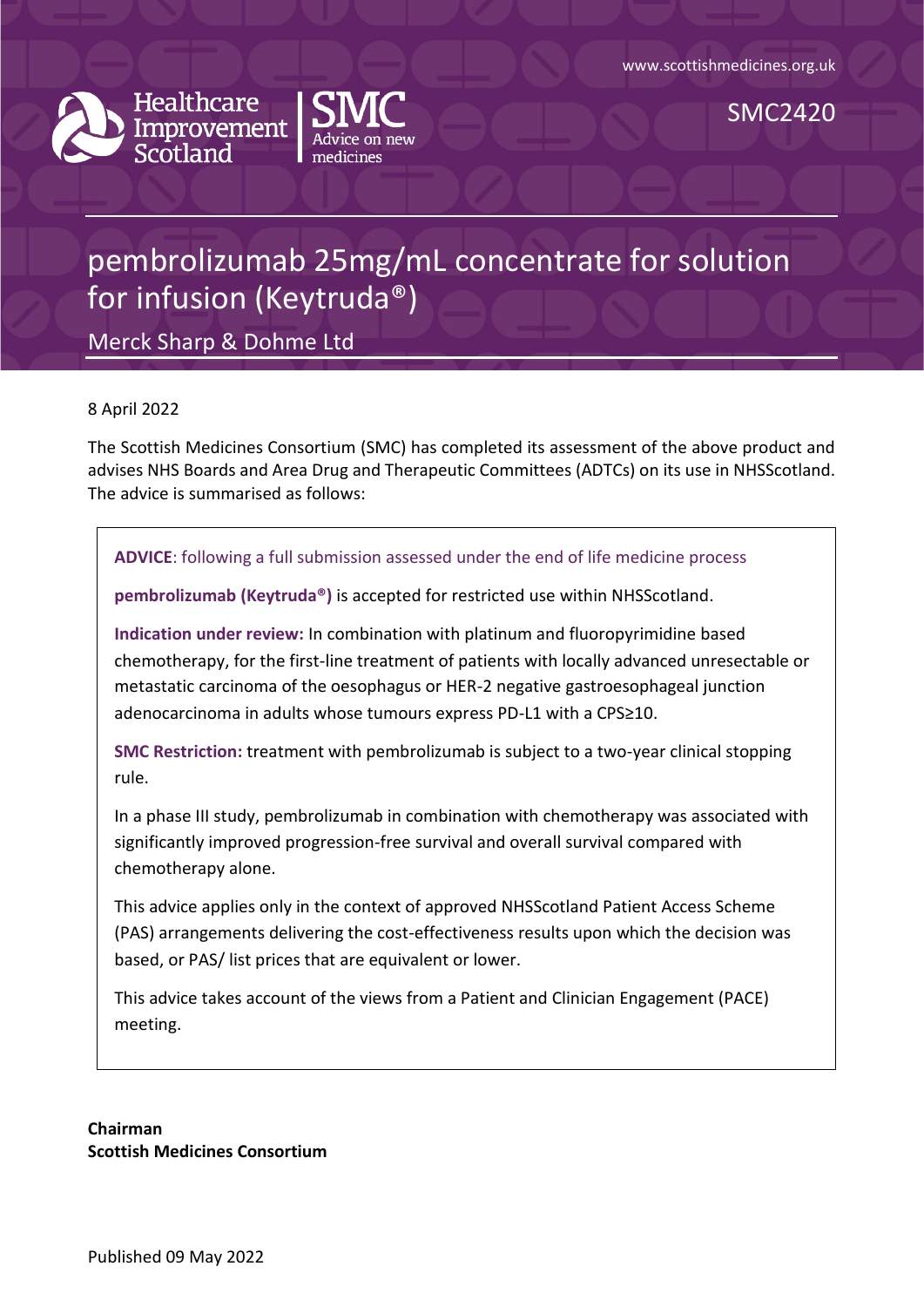### Indication

In combination with platinum and fluoropyrimidine based chemotherapy, for the first-line treatment of patients with locally advanced unresectable or metastatic carcinoma of the oesophagus or HER-2 negative gastroesophageal junction adenocarcinoma in adults whose tumours express PD-L1 with a CPS≥10.<sup>1</sup>

### Dosing Information

The recommended dose of pembrolizumab is either 200mg every 3 weeks or 400mg every 6 weeks administered as an intravenous infusion over 30 minutes.

Patients should be treated with pembrolizumab until disease progression or unacceptable toxicity. Atypical responses (that is an initial transient increase in tumour size or small new lesions within the first few months followed by tumour shrinkage) have been observed. It is recommended to continue treatment for clinically stable patients with initial evidence of disease progression until disease progression is confirmed.

The Summary of product characteristics (SPC) gives recommendations for withholding or discontinuing treatment to manage adverse reactions. No dose reductions are recommended. Tumour expression of PD-L1 should be confirmed using a validated test to select eligible patients for treatment.

Therapy must be initiated and supervised by specialist physicians experienced in the treatment of cancer.

Refer to the SPC for further detail.<sup>1</sup>

### Product availability date

27 July 2021 Pembrolizumab meets SMC end of life criteria for this indication.

## Summary of evidence on comparative efficacy

Pembrolizumab is a humanised monoclonal antibody that binds to the programmed cell death-1 (PD-1) receptor found in T-cells and blocks its interaction with its ligands PD-L1 and PD-L2. This blockade potentiates T-cell responses, which stimulate immune-mediated anti-tumour activity.<sup>1, 2</sup>

Evidence to support the efficacy and safety of pembrolizumab for this indication is from KEYNOTE-590, a randomised, double-blind, phase III study that recruited adult patients aged ≥18 years with previously untreated, histologically or cytologically confirmed, locally advanced, unresectable or metastatic adenocarcinoma or squamous cell carcinoma of the oesophagus or Siewert type 1 adenocarcinoma of the gastro-oesophageal junction. Eligible patients had measurable disease per Response Evaluation Criteria in Solid Tumours version 1.1 (RECIST v1.1) as determined by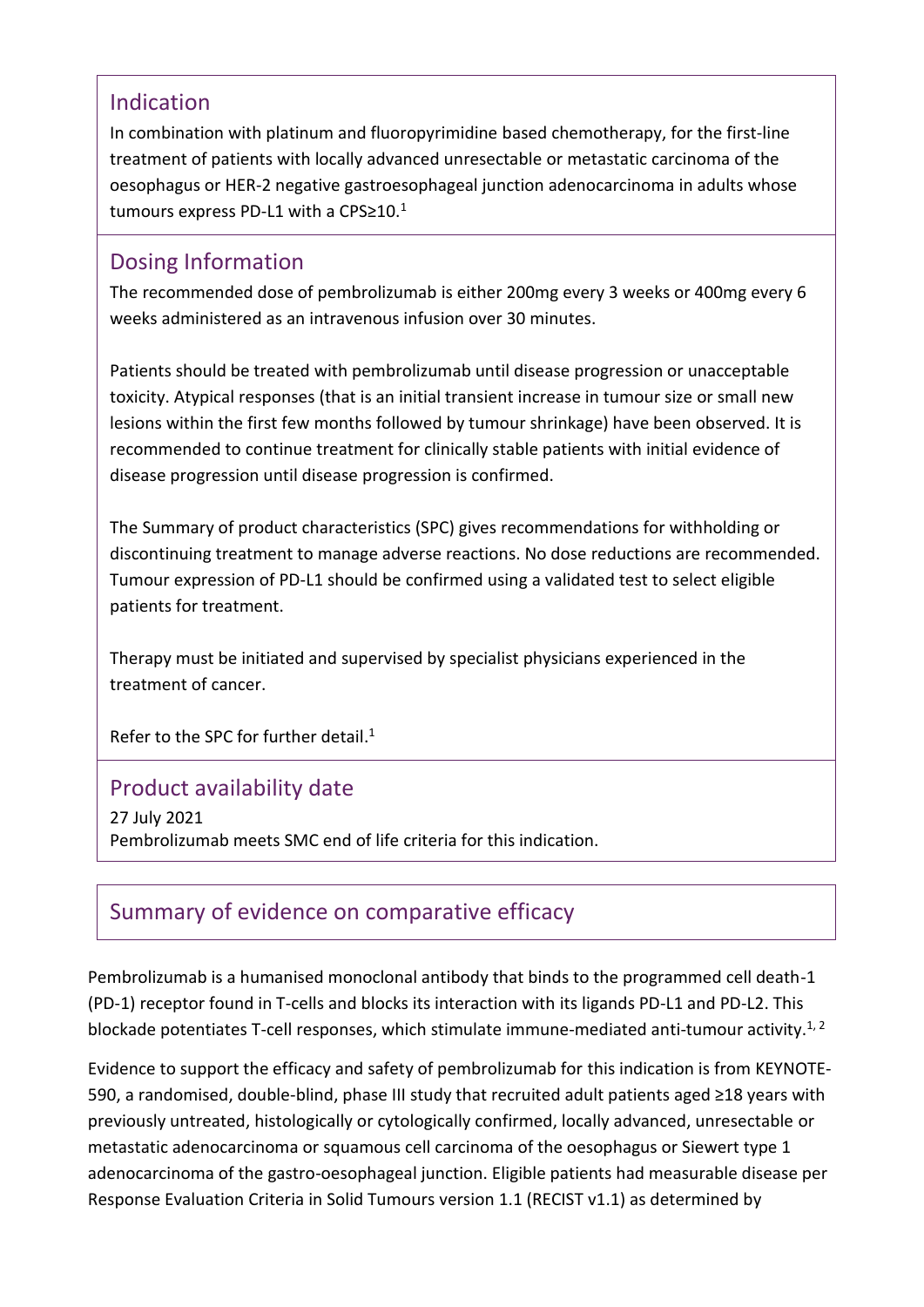investigator or radiology assessment, adequate organ function and an Eastern Cooperative Oncology Group (ECOG) performance status of 0 to 1. Patients were randomised equally to receive pembrolizumab 200mg every 3 weeks for up to 35 cycles (n=373) or placebo (n=376), both in combination with chemotherapy: cisplatin  $80$ mg/m<sup>2</sup> on day 1 of each 3-week cycle and 5fluorouracil 800mg/m<sup>2</sup> per day on day 1 to day 5 of each 3-week cycle for up to six cycles, all treatments were administered intravenously. Treatment continued until unacceptable toxicity, disease progression or a maximum of 24 months. Patients in the pembrolizumab group were permitted to continue beyond the first RECIST v1.1 defined disease progression if clinically stable until the first radiographic evidence of disease progression. Randomisation was stratified according to geographical region (Asia or non-Asia), histology (oesophageal squamous cell carcinoma or adenocarcinoma), and ECOG performance status (0 or 1). $^{2,3}$ 

KEYNOTE-590 had dual primary outcomes: progression-free survival (PFS) and overall survival. PFS was defined as the time from randomisation to first disease progression per RECIST v1.1 as assessed by the investigator or death due to any cause, whichever occurred first. Overall survival was defined as the time from randomisation to death due to any cause. Efficacy analyses were performed in the intention-to-treat (ITT) population, which included all patients who underwent randomisation. A hierarchical testing strategy was applied to the primary outcomes for the ITT population and pre-specified subgroups including: patients with oesophageal squamous cell carcinoma, patients with oesophageal squamous cell carcinoma and PD-L1 combined positive scores (CPS) ≥10 and all patients with CPS≥10. The marketing authorisation has been granted in patients with a CPS≥10 therefore other patient populations will not be discussed further.<sup>2, 3</sup>

An interim analysis (final analysis for PFS) was conducted on 02 July 2020 with a median follow-up of 12.6 months for the pembrolizumab group and 9.8 months for the placebo group. Pembrolizumab in combination with chemotherapy demonstrated a statistically significant improvement in overall survival and PFS compared with chemotherapy alone in patients with PD-L1 CPS≥10. The results for the primary and key secondary outcomes are presented in Table  $1.^{2,3}$ 

|                                                                                    | Patients with PD-L1 CPS≥10 <sup>a</sup> |                                 |  |  |
|------------------------------------------------------------------------------------|-----------------------------------------|---------------------------------|--|--|
|                                                                                    | Pembrolizumab +<br>chemotherapy n=186   | Placebo + chemotherapy<br>n=197 |  |  |
| <b>Primary outcome: Overall survival</b>                                           |                                         |                                 |  |  |
| Deaths, n                                                                          | 124                                     | 165                             |  |  |
| Median overall survival, months                                                    | 13.5                                    | 9.4                             |  |  |
| Hazard ratio, 95% CI                                                               | 0.62 (0.49 to 0.78), p<0.001            |                                 |  |  |
| KM estimated overall survival at 24                                                | 31%                                     | 15%                             |  |  |
| months                                                                             |                                         |                                 |  |  |
| Primary outcome: Progression-free survival assessed by investigator per RECISTv1.1 |                                         |                                 |  |  |
| Events, n                                                                          | 140                                     | 174                             |  |  |
| Median PFS, months                                                                 | 7.5                                     | 5.5                             |  |  |
| Hazard ratio, 95% CI                                                               | $0.51$ (0.41 to 0.65), p<0.001          |                                 |  |  |
| KM estimated PFS at 18 months                                                      | 21%                                     | 5.4%                            |  |  |
| Secondary outcome: Objective response rate assessed by investigator per RECISTv1.1 |                                         |                                 |  |  |
| Objective response rate <sup>b</sup>                                               | 51%                                     | 27%                             |  |  |

#### **Table 1: Primary and secondary outcomes from KEYNOTE-590 in patients with PD-L1 CPS≥10 (data cut-off 2 July 2020)2, 3**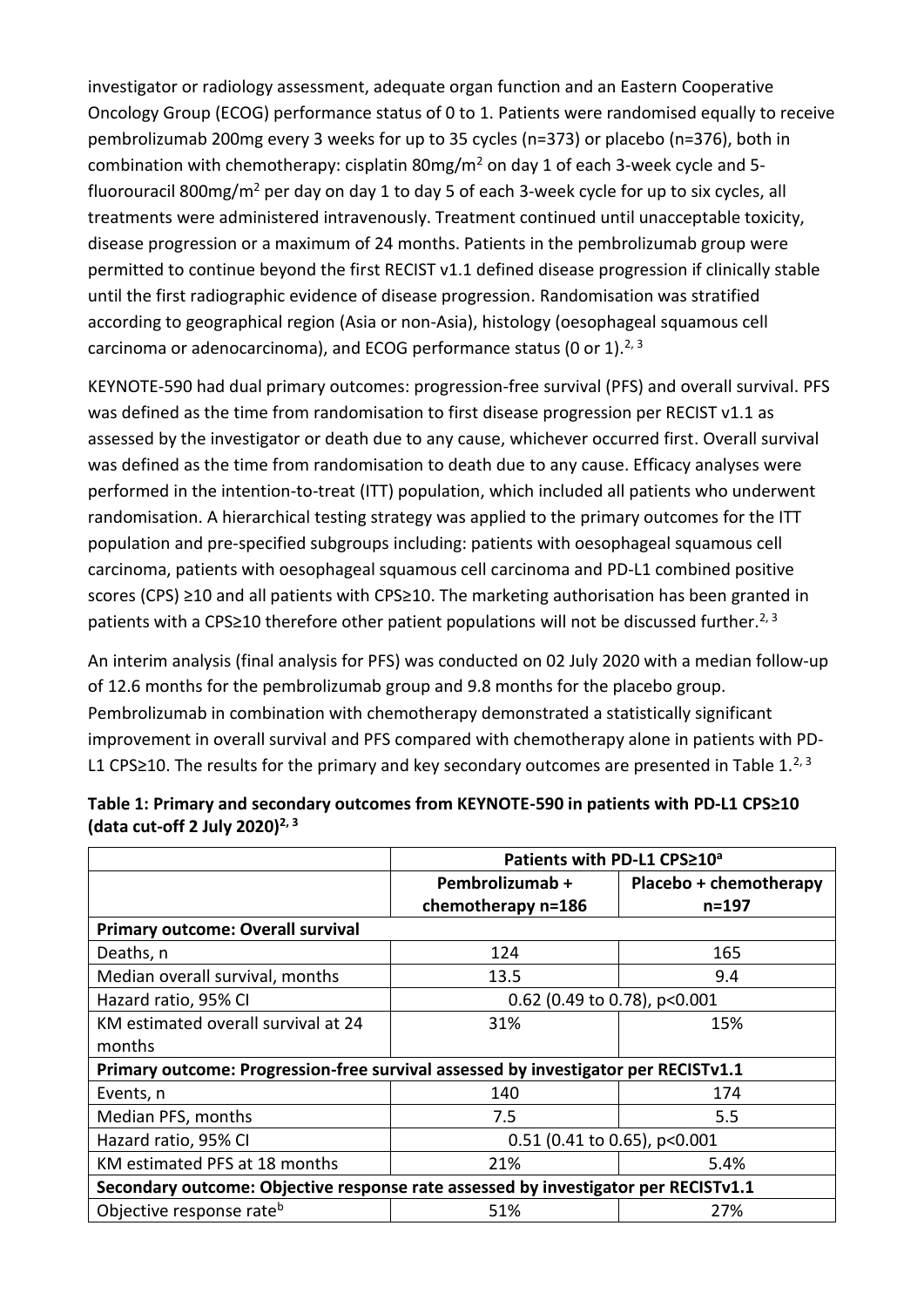| racnonco :<br>---<br>mse<br>. .<br>. | 5.9%           | 2.5% |
|--------------------------------------|----------------|------|
| onse<br>udl<br>αı                    | 1 C 0/<br>4570 | 24%  |

CI: confidence interval, CPS: combined positive score, ITT: intention-to-treat, KM: Kaplan-Meier, PD-L1: programmed cell death-1 ligand-1, PFS: progression-free survival, RECIST v1.1: Response Evaluation Criteria in Solid Tumours version 1.1. <sup>a</sup>PD-L1 CPS is defined as the number of PD-L1-positive cells (tumour cells, macrophages, and lymphocytes) divided by the total number of viable tumour cells. PD-L1-positive tumours had CPS of 10 or more in this study. *P***roportion of patients with complete or partial response.** 

Sensitivity analyses of PFS and objective response rate (ORR) assessed by blinded independent central review (BICR) were similar with investigator assessed results for patients with PD-L1≥10 (PFS Hazard ratio [HR]: 0.60 [95% CI: 0.48 to 0.75], ORR 48% versus 28% in the pembrolizumab and placebo groups respectively).<sup>2, 3</sup>

Health Related Quality of Life (HRQoL) was assessed using the European Organisation for Research and Treatment of Cancer Quality of Life Questionnaire Core 30 items (EORTC QLQ-C30), European Organisation for Research and Treatment of Cancer Quality of Life Questionnaire in Oesophageal Cancer 18 (EORTC QLQ-OES18) and EuroQol 5-dimension 5-level (EQ-5D-5L) questionnaire in the overall study population. For the EORTC QLQ-C30, there was no significant difference in least squares mean (LSM) change from baseline to week 18 in global health status (GHS)/QoL status between groups (LSM difference -0.10 [95% CI: -3.40 to 3.20]). For the EORTC QLQ-OES18, the LSM change from baseline to week 18 favoured the pembrolizumab plus chemotherapy group (-4.78 versus -1.85) but there were no significant between group differences for the reflux or dysphagia subscales. For EQ-5D-5L, LSM change from baseline to week 18 was similar between treatment groups. 2, 4

### Summary of evidence on comparative safety

No new safety concerns were identified in KEYNOTE-590; the safety profile of the immunochemotherapy combination reflected the known and established individual safety profiles of pembrolizumab, cisplatin and 5-fluorouracil. Treatment with pembrolizumab plus chemotherapy was associated with an increase in toxicity with patients aged ≥75 years, which may affect the tolerability of the treatment regimen in this patient population. In the KEYNOTE-590, safety analyses were performed in all patients who had received at least one dose of study medicine. At data cut-off, the median duration of treatment with pembrolizumab plus chemotherapy was 5.7 months and with placebo plus chemotherapy was 5.1 months. Any treatment-emergent adverse event (AE) was reported by 100% (370/370) of patients in the pembrolizumab group and 99% (368/370) in the placebo group and these were considered treatment-related in 98% and 97%, respectively. In the pembrolizumab and placebo groups, patients reporting a grade 3 or higher AE were 86% versus 83%, patients with a reported serious AE were 55% in both groups, and patients discontinuing therapy due to an AE was 24% versus 20%.<sup>2, 3</sup>

The most frequently reported treatment-related AEs of any grade with an incidence >20% in the pembrolizumab group versus the placebo group were: nausea (63% versus 59%), decreased appetite (39% versus 32%), anaemia (39% versus 44%), fatigue (36% versus 29%), decreased neutrophil count (36% versus 29%), vomiting (30% versus 27%), diarrhoea (26% versus 23%),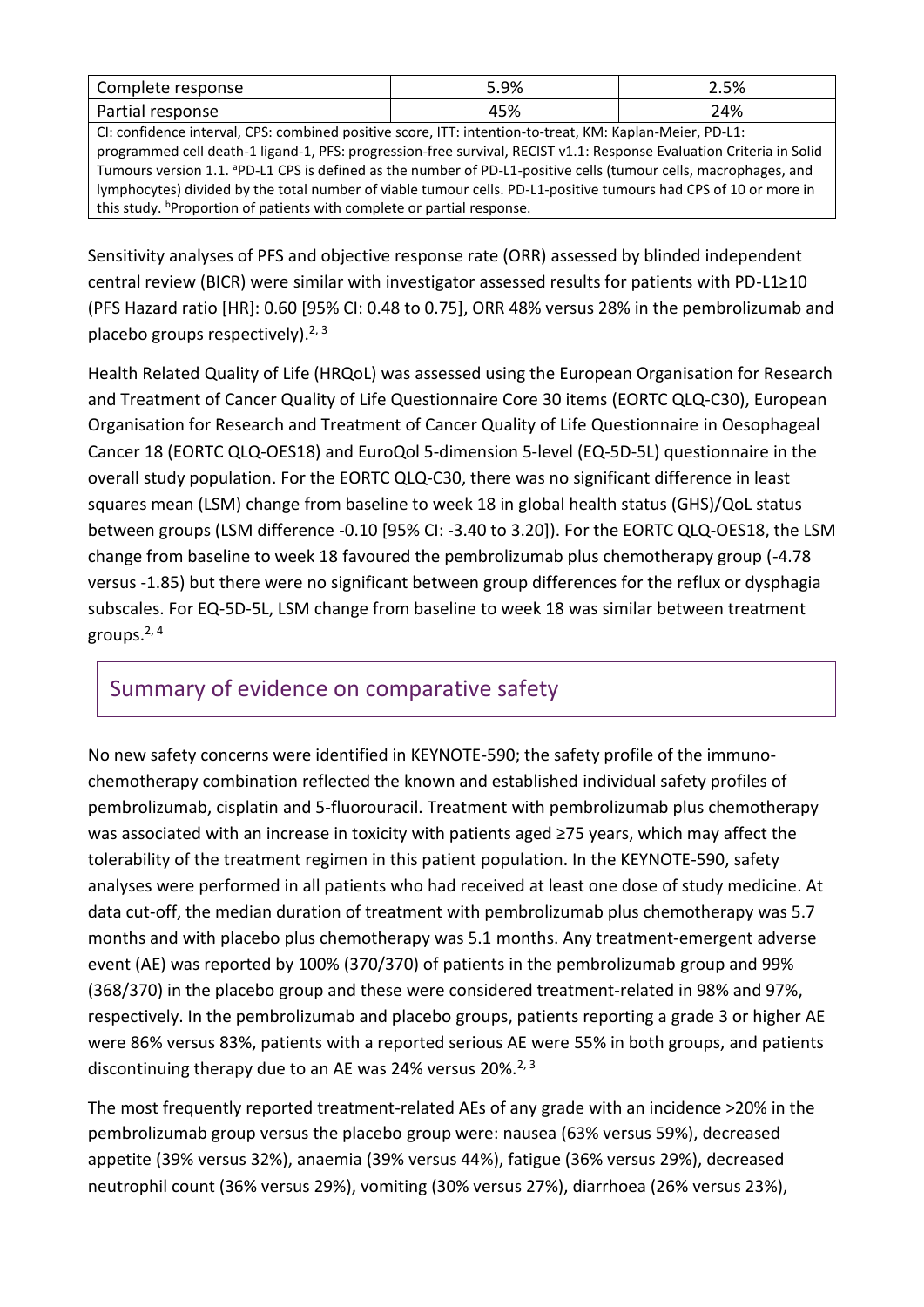neutropenia (26% versus 24%), stomatitis (26% versus 25%), decreased white blood cells (24% versus  $19\%$ ).  $2, 3$ 

Immune-mediated AEs and infusion reactions are known AEs of special interest associated with pembrolizumab. These occurred in 26% of patients in the pembrolizumab group and 12% of patients in the placebo group; the most common were hypothyroidism (11% versus 6.5%), pneumonitis (6.2% versus 0.8%), and hyperthyroidism 5.7% versus 0.8%). The majority of cases were mild or moderate in severity. Deaths due to AEs of special interest occurred in two patients in the pembrolizumab group (pneumonitis and interstitial lung disease) and one patient in the placebo group (pneumonitis). $2, 3$ 

# Summary of clinical effectiveness issues

Oesophageal cancer is the seventh most common cancer and sixth leading cause of cancer deaths worldwide; incidence increases with age, peaking in the seventh and eighth decades of life. There are two main histological subtypes: adenocarcinoma and squamous cell carcinoma. Adenocarcinoma is the most common histological subtype in the UK; it is more prevalent in men and risk factors include obesity and chronic gastro-oesophageal reflux disease. Risk factors for squamous cell carcinoma include smoking and alcohol consumption.<sup>5, 6</sup> Patients with unresectable advanced or metastatic oesophageal cancer and HER2-negative gastroesophageal junction cancer with a good performance status and no significant comorbidities are considered for palliative chemotherapy. First-line options include doublet treatment with a fluoropyrimidine (5-fluorouracil or capecitabine) in combination with a platinum agent (cisplatin or oxaliplatin), or triplet therapy with the addition of epirubicin to fluoropyrimidine plus platinum agent. Clinical experts consulted by SMC indicated that doublet chemotherapy with oxaliplatin and capecitabine is the predominant treatment in Scotland. Eligible patients should also be considered for entry into clinical trials and other palliative treatments may be offered including radiotherapy (for example, brachytherapy) or endoscopic therapies (for example, stents) for the symptomatic relief of obstruction or dysphagia. Most patients with oesophageal cancer present with advanced disease; the prognosis for metastatic oesophageal cancer is poor with an overall 5-year survival rate of 5%.<sup>5, 7</sup>

Pembrolizumab meets SMC end of life criteria for this indication.

In KEYNOTE-590, pembrolizumab in combination with cisplatin and 5-fluorouracil demonstrated a statistically significant 4.1 month improvement in overall survival and 2 month improvement in PFS compared with chemotherapy alone in patients whose tumours expressed PD-L1 CPS≥10. These results were considered clinically relevant and were supported by a 24% increase in ORR in this patient population.

There were some limitations associated with KEYNOTE-590. PFS and ORR were assessed by the investigator, which may have introduced potential assessment bias. In a sensitivity analysis using blinded independent central review to determine PFS and ORR, the results were consistent with the investigator assessment. In KEYNOTE-590, pembrolizumab was continued for up to 2 years; therefore evidence of efficacy beyond this treatment period is limited. The number of patients in KEYNOTE-590 aged ≥75 years with PD-L1 CPS≥10 (n=32) is too small to draw conclusions on efficacy.<sup>1</sup> In the overall population, the benefit from the addition of pembrolizumab to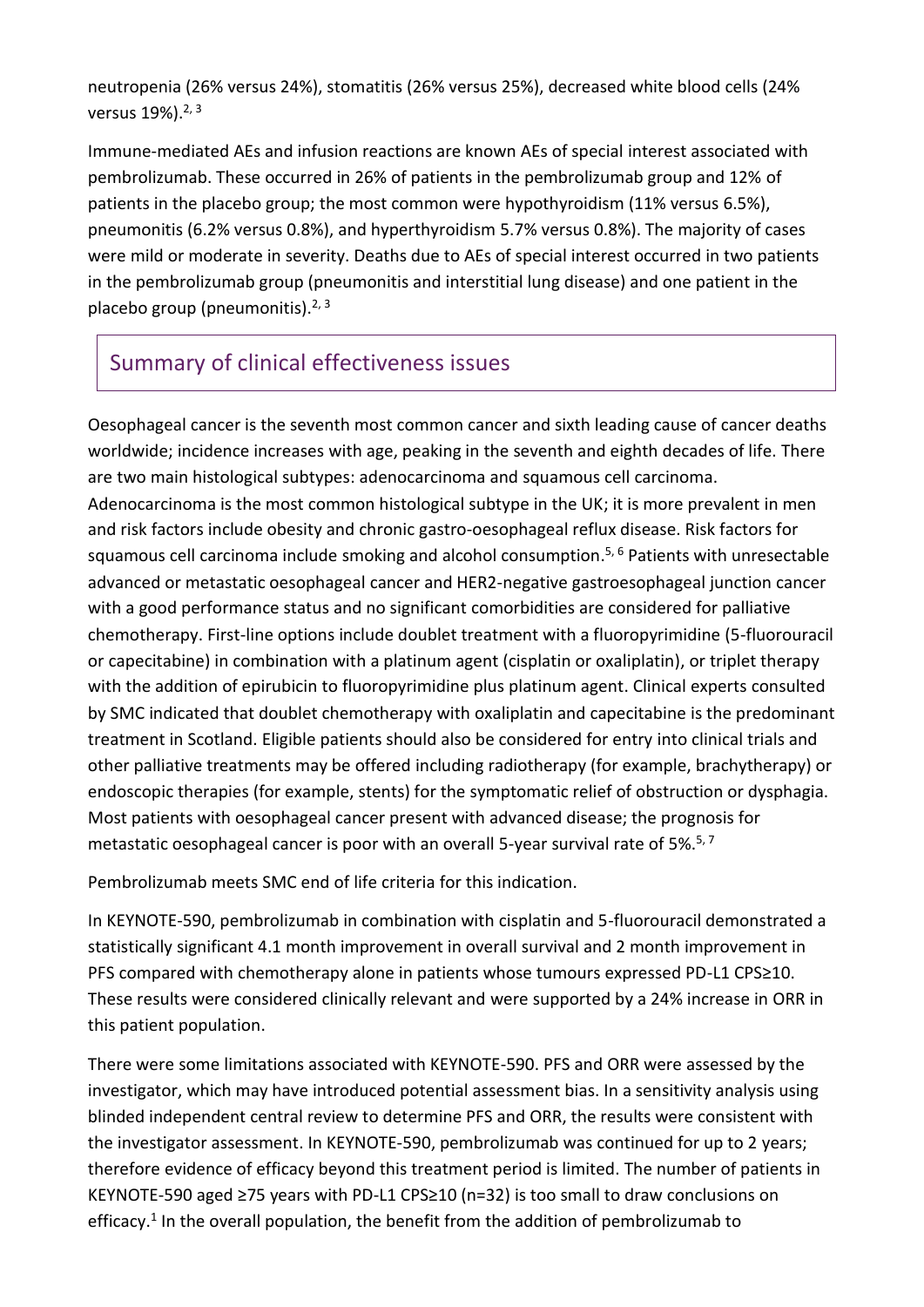chemotherapy in patients aged ≥75 years (n=69) was modest (overall survival HR: 0.98 and PFS HR: 0.93); there was also a trend towards increased toxicity which may influence treatment selection in this older patient population. However KEYNOTE-590 was not powered to detect differences between subgroups and therefore results should be interpreted with caution. In patients with PD-L1 CPS≥10, the proportion with squamous cell carcinoma (75%) and the proportion of Asian patients (56%) is higher than in the Scottish population, which could affect the generalisability of study results.<sup>2, 3</sup>

KEYNOTE-590 evaluated pembrolizumab when added to cisplatin and 5-fluorouracil chemotherapy. There is no direct or indirect evidence for pembrolizumab in combination with other platinum or fluoropyrimidine regimens that may be used in clinical practice. The submitting company assumed that alternative doublet regimens including oxaliplatin or cisplatin in combination with 5-fluorouracil or capecitabine or triplet regimens with epirubicin were clinically equivalent. SMC clinical experts agreed that this was a reasonable assumption.

Clinical experts consulted by SMC considered that the addition of pembrolizumab to chemotherapy represents a therapeutic advancement due to the favourable results demonstrated in the KEYNOTE-590 study. They considered that it would be used according to the licensed indication in patients whose tumours express PD-L1 CPS≥10. The introduction of pembrolizumab may impact the service and patient as additional time will be required in the oncology day unit for administration and treatment may continue beyond the standard number of chemotherapy cycles.

Companion diagnostic, testing for PD-L1 status, is required: contact local laboratory for information.

# Patient and clinician engagement (PACE)

A patient and clinician engagement (PACE) meeting with patient group representatives and clinical specialists was held to consider the added value of pembrolizumab, as an end of life medicine, in the context of treatments currently available in NHSScotland.

The key points expressed by the group were:

- Locally advanced unresectable or metastatic carcinoma of the oesophagus or HER-2 negative gastroesophageal junction adenocarcinoma is a severe condition with a poor prognosis. The disease is associated with significant morbidity including bleeding, pain and life changing dysphagia. Other symptoms include weight loss, hoarseness, cough, feelings of persistent heartburn and indigestion. The diagnosis is devastating and has a huge impact on the patient and their family.
- There is a high unmet need for patients with this condition as treatment options are limited. Pembrolizumab in combination with standard platinum and fluoropyrimidine based chemotherapy would provide suitable patients with an additional treatment option which is associated with a significantly improved survival and minimal additional toxicity.
- Pembrolizumab is expected to have a positive impact on wellbeing and quality of life. Improved patient survival could offer additional quality time for patients to spend time with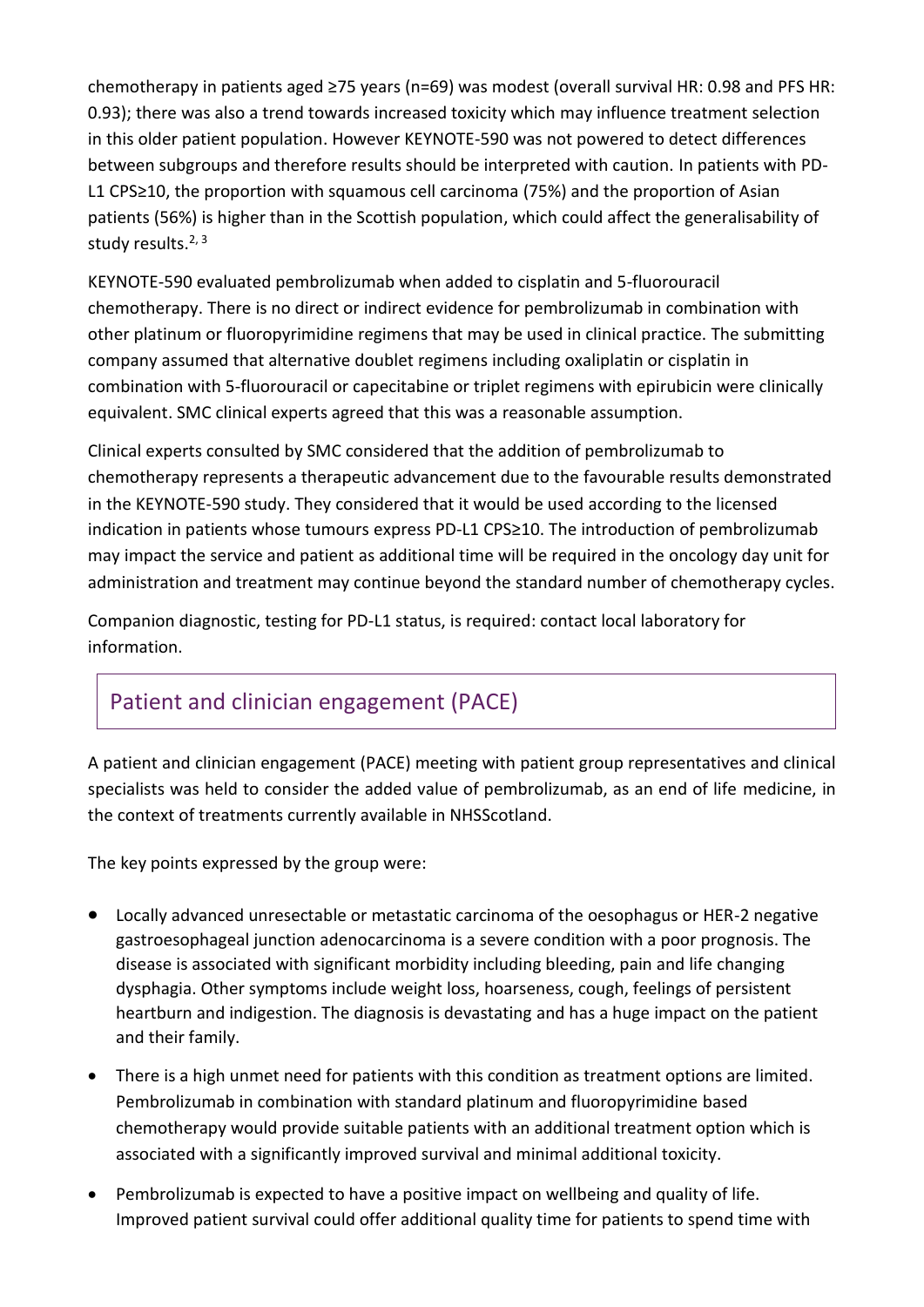family and friends. Patients may be able to live independently for longer and reduce the impact of care burden for family and carers. Improved disease control may delay the progression of debilitating symptoms and reduce the reliance on regular care and support from health services for day to day living and symptom management.

 PACE participants agreed that pembrolizumab should be used as per the licensed indication for this condition.

#### **Additional Patient and Carer Involvement**

We received a patient group submission from OCHRE, which is a registered charity. OCHRE has not received any pharmaceutical company funding in the past two years. A representative from OCHRE participated in the PACE meeting. The key points of their submission have been included in the full PACE statement considered by SMC.

### Summary of comparative health economic evidence

The submitting company presented a cost-utility analysis evaluating pembrolizumab within its full licensed indication. In the model, 200mg of pembrolizumab was administered every three weeks for up to two years, in combination with cisplatin and 5-fluorouracil (5FU). Analysis and results were prepared using a variety of comparators including those used in the KEYNOTE-590 study (cisplatin and 5FU), a blended comparator of doublet and triplet chemotherapy treatments and each of the separate doublet and triplet therapies in isolation. The company reported having been unable to conduct an indirect comparison with alternative chemotherapies to cisplatin and 5FU, so instead the analysis made the assumption that all chemotherapy treatments have equal clinical and safety profiles. This was judged as an appropriate assumption by clinicians consulted by the company and SMC.

According to clinical experts consulted by SMC, the treatment most commonly used in Scottish practice is capecitabine and oxaliplatin. Results using this combination as a comparator were available, however, given the assumed equivalence and modest price differential across chemotherapy treatments, all base case results fell within a small range.

The analysis consisted of a standard three-state partitioned survival model, grouping people between PFS, post-progression survival and death. A separate partition was applied to represent the time spent on treatment. A lifetime horizon of 30 years was used, and a one-week cycle length applied.

Individual patient level data, from the PD-L1 CPS≥10 subgroup of the KEYNOTE-590 study<sup>3</sup>, were used as the main source of clinical evidence. The company fitted parametric curves to these data in a manner consistent with the guidance issued by the NICE decision support unit.<sup>8</sup> Separately fitted piecewise log-normal curves were used to extrapolate for overall survival. These used the study data in its raw form up until week 40, after which the parametric curves were applied. The appropriateness of these projections were assessed through statistical fit, visual fit, comparison to external data and clinical opinion.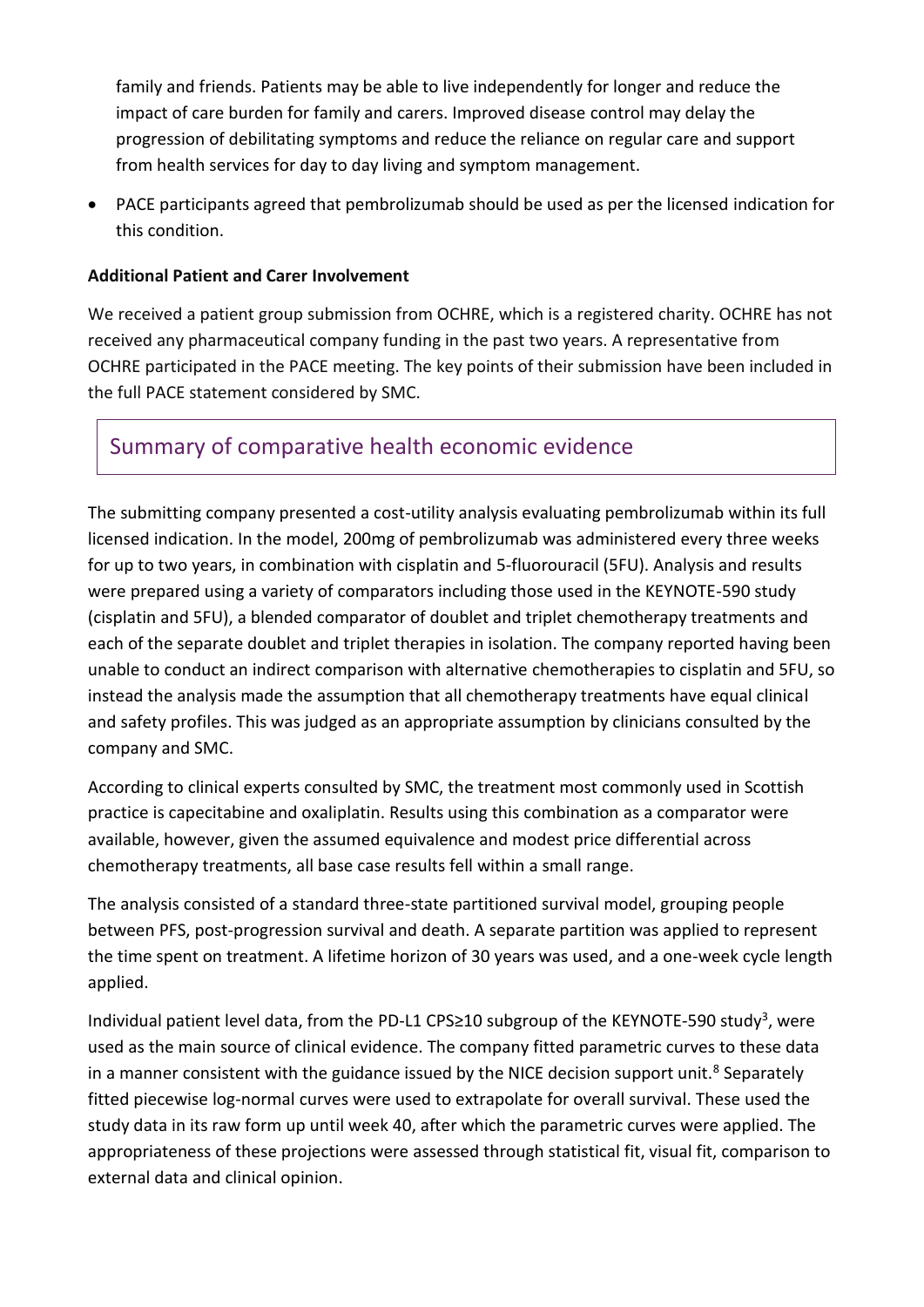For PFS, the raw study data was used up to week 10 after which point separately fitted log-logistic parametric curves were applied. The appropriateness of these projections was assessed through statistical and visual fit. Given the maturity of the data PFS was less of a source of uncertainty than overall survival.

Within the base case, no treatment waning was assumed, and so the effectiveness of pembrolizumab was maintained until death.

EQ-5D-5L data were collected from participants in the KEYNOTE-590 trial and valued at individual level, before being converted to the 3L equivalent using the van Hout et al. (2012)<sup>9</sup> cross walk algorithm. These data were pooled across both treatment arms as well as across the full study population (including the PD-L1 CPS<10 population). A time-to-death approach was taken, using a linear mixed-effects model regression to estimate utility values for 0-29, 30-89, 90-179, 180-359 and 360+ days until death. Additionally a disutility of grade 3+ AE events was estimated. An age adjustment was applied through an index formed from general population values. Some of the initially estimated utility values for those with oesophageal cancer, but a long life expectancy, were higher than predicted for member of the general population. As a result, a cap was applied, setting the general population value as a maximum.

Treatment costs included in the model were for medicine acquisition, administration and the treatment of AEs, for both first-line and second-line treatments. There were additional state specific costs, with those in the pre-progressed state assumed to utilise CT scans, full blood counts, renal function tests, hepatic function tests and consultation visits. Those in the in the progressed state were assumed to utilise consultation visits only. At the time of death, a one off end of life cost was applied. Costs for PD-L1 testing were also included, adjusted to match the proportion of CPS≥10 patients included in the KEYNOTE-590 study (51.1%) meaning approximately two tests needed to be carried out for every positive result. The cost of each test was assumed to be £43.53.

A Patient Access Scheme (PAS) was submitted by the company and assessed by the Patient Access Scheme Assessment Group (PASAG) as acceptable for implementation in NHSScotland. Under the PAS, a discount was offered on the list price.

The base case results for the comparison between pembrolizumab plus cisplatin and 5FU and cisplatin and 5FU are shown in the table below. As noted above, a variety of comparators are available, but there is limited variation in overall results. Additionally, sensitivity analysis was only provided for the comparator used in the KEYNOTE-590 study, making it the most relevant for consideration.

| <b>Technologies</b>                | Incremental costs (£) | <b>Incremental QALYs</b> | ICER (£) versus<br>baseline (QALYs) |
|------------------------------------|-----------------------|--------------------------|-------------------------------------|
| Pembrolizumab plus<br>chemotherapy |                       | -                        |                                     |
| chemotherapy                       | £30,587               | 1.05                     | £32,051                             |

#### **Table 2: Base case results, KEYNOTE-590 study comparator (PAS price)**

*Abbreviations: ICER = Incremental cost effectiveness estimate, QALY = Quality adjusted life year*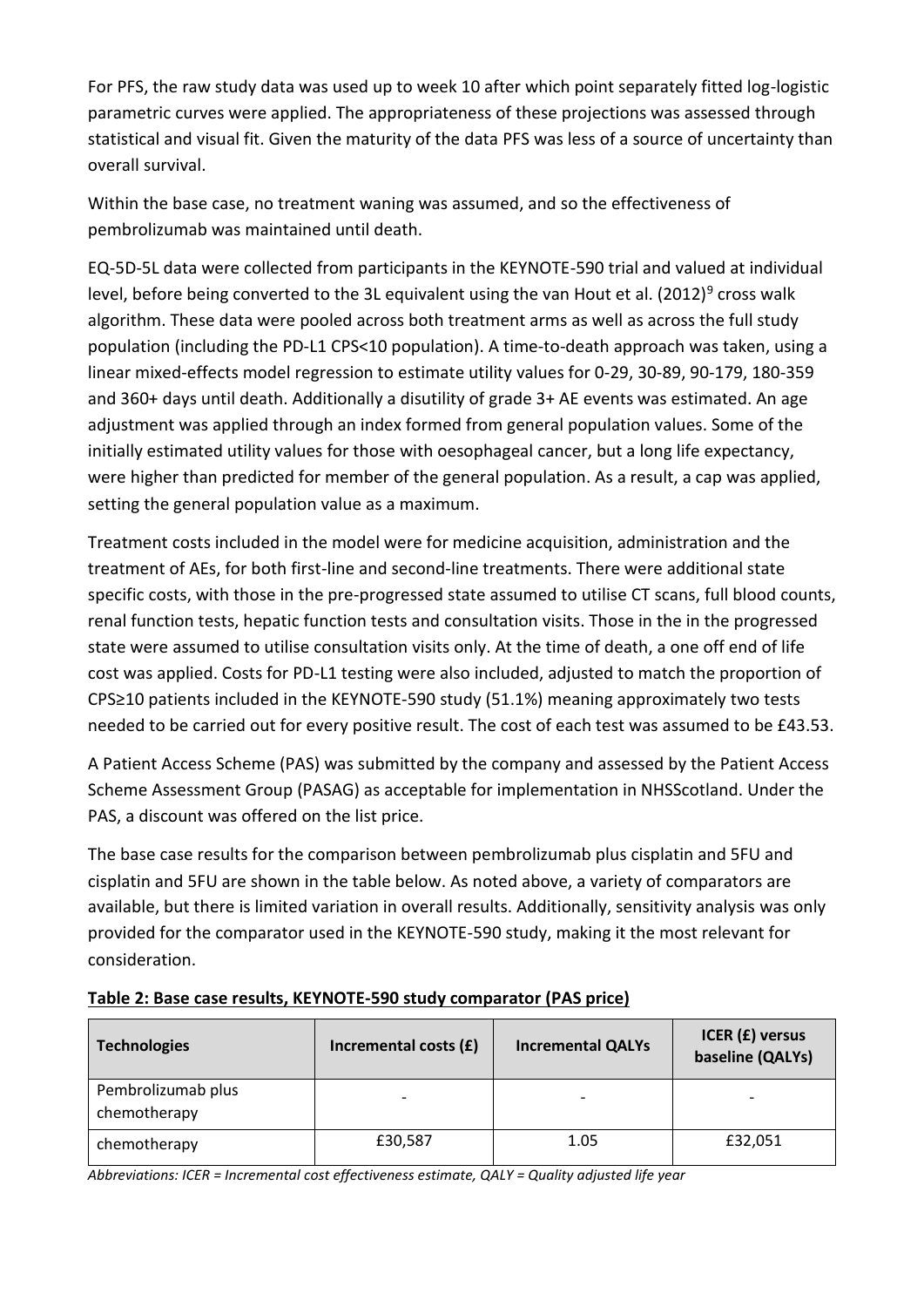A range of sensitivity and scenario analyses were presented, with the key scenarios summarised below. Note that the company identified a minor modelling error resulting in a small reduction in the base case ICER. The company did not provide updated scenario modelling to reflect this correction, however it was not expected to have a significant influence on these results.

| #                                            | <b>Base case</b>                                       | <b>Description</b>                                                            | Inc. costs $(f)$ | Inc. QALYs | ICER $(f)$ |
|----------------------------------------------|--------------------------------------------------------|-------------------------------------------------------------------------------|------------------|------------|------------|
| $\mathbf{1}$                                 | OS-Log-normal                                          | OS-Log-logistic<br>distribution                                               | 30,217           | 0.80       | 37,861     |
| $\overline{2}$                               | distribution                                           | OS-Generalised<br>gamma<br>distribution                                       | 31,894           | 0.95       | 31,706     |
| 3Error!<br>Reference<br>source not<br>found. | No treatment<br>waning effect                          | Treatment<br>waning on OS<br>initiated at 5<br>years, completed<br>at 7 years | 30,170           | 0.72       | 41,923     |
| 4                                            | Dose intensities<br>matched to<br>KEYNOTE-590<br>study | Assuming 100%<br>dose intensity                                               | 32,202           | 0.90       | 35,914     |
| 5Error!<br>Reference<br>source not<br>found. | Time-to-death<br>utilities                             | Health-state<br>utilities                                                     | 30,287           | 0.80       | 37,795     |
| 6Error!<br>Reference<br>source not<br>found. | Time horizon 30                                        | Time horizon 10<br>years                                                      | 29,590           | 0.63       | 46,680     |
| $\overline{7}$                               | years                                                  | Time horizon 20<br>years                                                      | 30,094           | 0.83       | 36,260     |
| 8                                            |                                                        | Time horizon 40<br>years                                                      | 30,346           | 0.91       | 33,496     |

**Table 3: Selected scenario analysis, KEYNOTE-590 study comparator (PAS price)**

*Abbreviations: PAS: Patient Access Scheme, ICER = Incremental cost effectiveness estimate, QALY = Quality adjusted life year, OS = Overall survival, RDI = Relative dose intensity*

Additional combined scenarios were requested and provided by the company.

| Table 4: Combined scenario analysis, KEYNOTE 590 study comparator (PAS price) |
|-------------------------------------------------------------------------------|
|-------------------------------------------------------------------------------|

| #                                            | <b>Base case</b>                                                                     | <b>Description</b>                                                       | Inc. costs $(f)$ | Inc. QALYs | ICER $(f)$ |
|----------------------------------------------|--------------------------------------------------------------------------------------|--------------------------------------------------------------------------|------------------|------------|------------|
| 1Error!<br>Reference<br>source not<br>found. | lNo treatment<br>waning effect /<br>ltime-to-death<br>lutilities                     | Treatment<br>waning on OS /<br>lhealth-state<br>utilities                | 30,170           | 0.66       | 45,877     |
| 2                                            | No treatment<br>waning effect /<br>ltime-to-death<br>utilities / study<br><b>RDI</b> | Treatment<br>waning on OS /<br>lhealth-state<br>utilities / 100%<br>IRDI | 32,085           | 0.66       | 48,790     |
| 3Error!<br>Reference                         | lNo treatment<br>waning effect /<br>ltime-to-death                                   | Treatment<br>waning on OS /<br>health-state                              | 30,070           | 0.64       | 47,170     |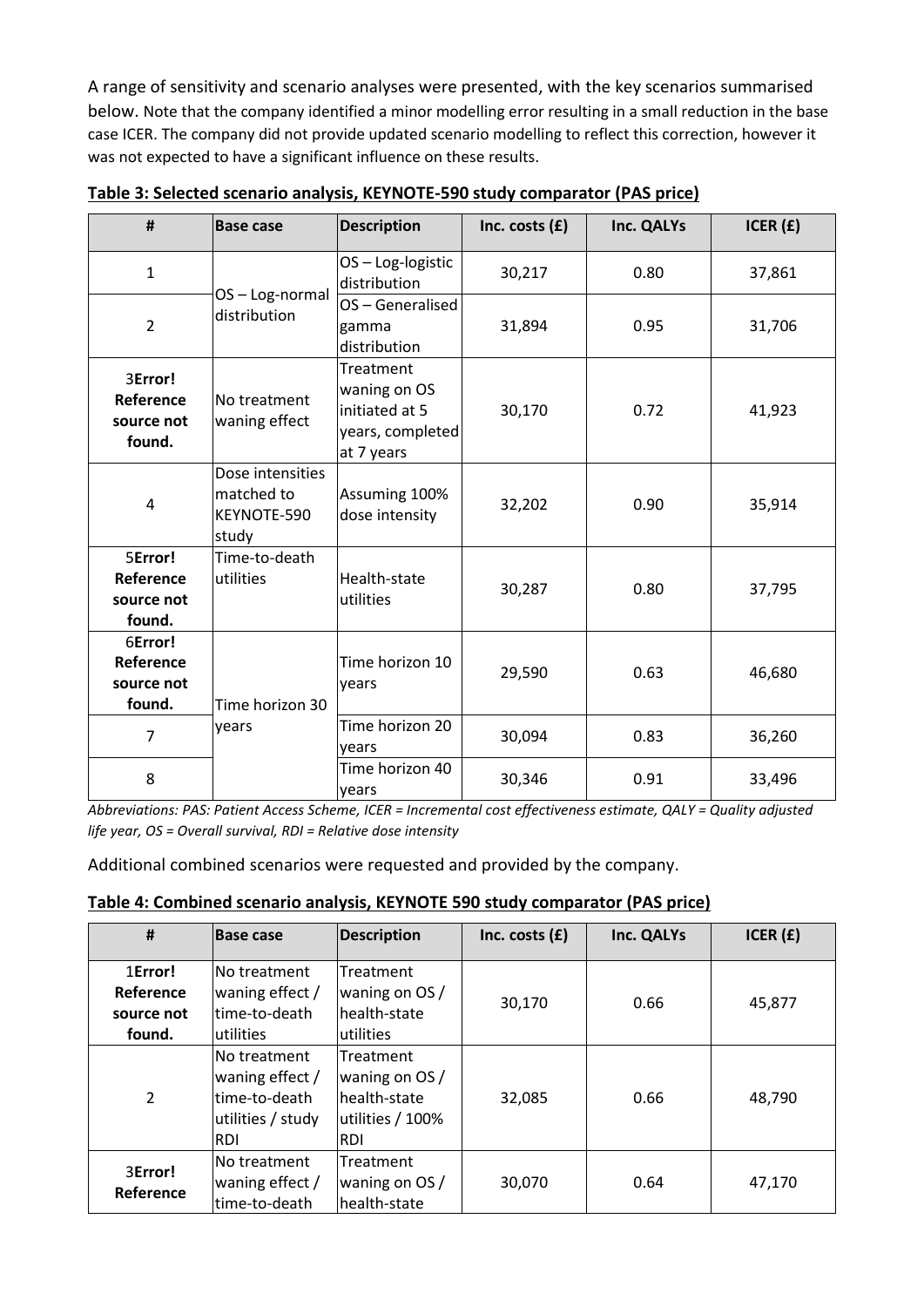| #          | <b>Base case</b> | Description                             | Inc. costs $(f)$ | Inc. QALYs | ICER $(f)$ |
|------------|------------------|-----------------------------------------|------------------|------------|------------|
| source not |                  | utilities / 30 year utilities / 20 year |                  |            |            |
| found.     | time horizon     | time horizon                            |                  |            |            |

*Abbreviations: PAS: Patient Access Scheme, ICER = Incremental cost effectiveness estimate, QALY = Quality adjusted life year, OS = Overall survival, RDI = Relative dose intensity*

The strengths of the economic case were identified as:

- The modelling approach taken followed standard practice for oncology, using a three-state partitioned survival model.
- Clinical evidence on the efficacy of pembrolizumab in combination with chemotherapy came from a large, randomised, double-blind phase III trial.
- While a source of uncertainty, the extrapolation of overall survival was validated through visual fit, statistical fit, external data and clinical opinion.
- The data for PFS were largely mature at the end of the study. For time on treatment, the data were fully mature.

The limitations of the economic case were identified as:

- The assumption of clinical equivalence between comparators was underpinned by evidence and clinical opinion but remained a source of uncertainty which was not explored in sensitivity analysis.
- No waning effect was assumed after the completion of the maximum of 2 years of pembrolizumab treatment. The clinical plausibility of that was uncertain. As can be seen in Scenario 3 in Table 2, its inclusion increases the ICER by a substantial amount.
- The extrapolation of overall survival remains uncertain. Both the log-logistic and generalised gamma functions were felt to show similar plausibility to the log-normal function. Their use increases and decreases the ICER (see Scenario 1 and 2, Table 2). Further, the break point used in the piecewise modelling remains a source of uncertainty. Alternative options were not explored in sensitivity analysis, meaning the effect of change its location were unknown.
- There was some uncertainty on the validity of the time-to-death approach taken for utility values, for example leading to inappropriately high utility values when a person is approximately a year or more from death. The alternative of health-state utilities, which is a method frequently employed within SMC submissions, increases the ICER (see Scenario 5 in Table 2). Both results above were derived from the full KEYNOTE 590 population, not just those from the PD-L1 CPS≥10 population, and it was unclear whether these groups had different utility profiles.

The Committee also considered the benefits of pembrolizumab in the context of the SMC decision modifiers that can be applied when encountering high cost-effectiveness ratios and agreed that the criterion for a substantial improvement in life expectancy in the patient population targeted in the submission was satisfied.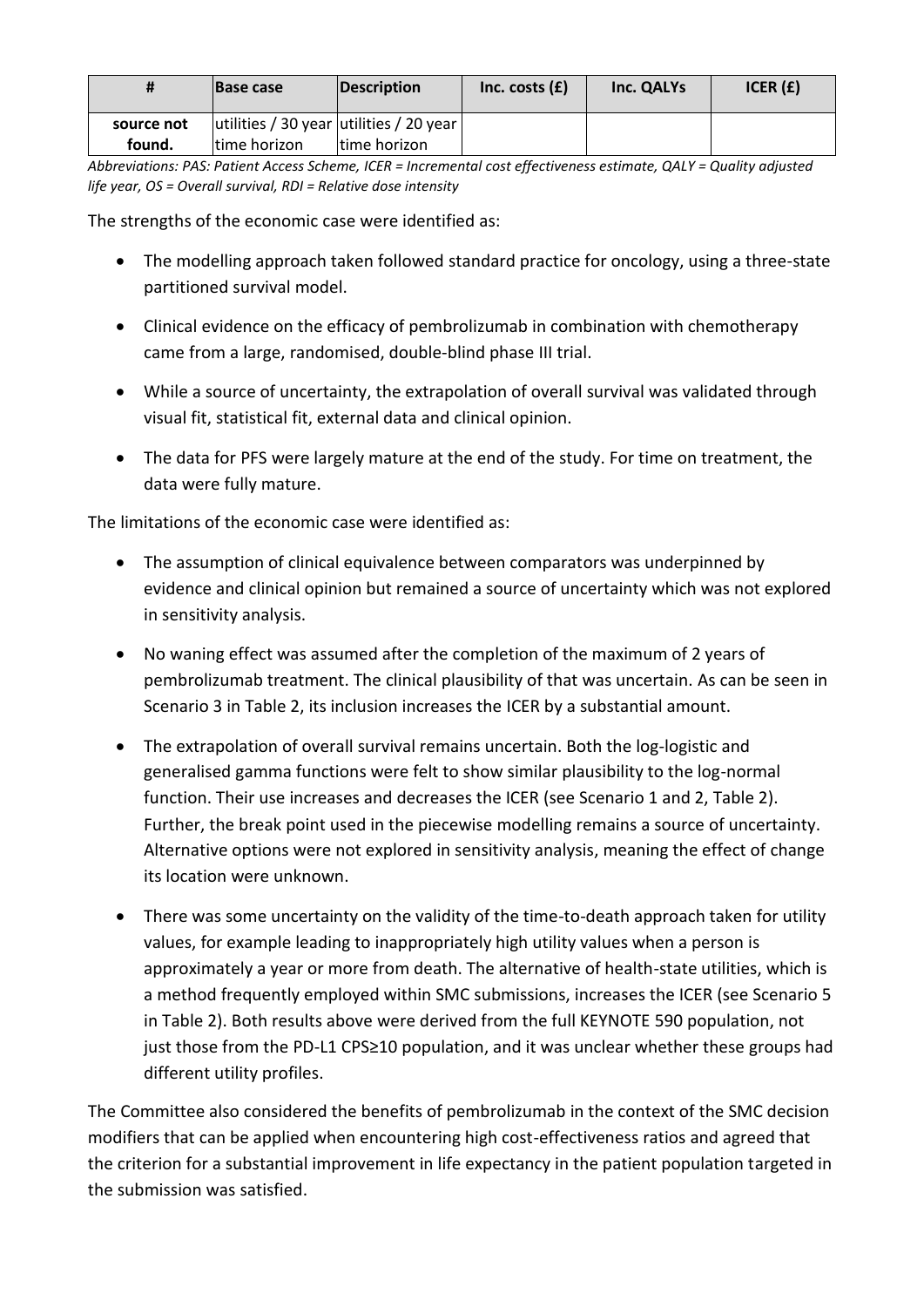After considering all the available evidence and the output from the PACE process, and after application of the appropriate SMC modifiers, the Committee accepted pembrolizumab for restricted use in NHSScotland.

### Additional information: guidelines and protocols

The National Institute for Health and Care Excellence (NICE) published in 2018 'Oesophago-gastric cancer: assessment and management in adults' (National guideline 83). For patients with advanced oesophago-gastric cancer who have a performance status 0 to 2 and no significant comorbidities these guidelines recommend the following palliative first-line chemotherapy combinations: doublet treatment with 5-fluorouracil or capecitabine in combination with cisplatin or oxaliplatin or triplet treatment with 5-fluorouracil or capecitabine in combination with cisplatin or oxaliplatin plus epirubicin.<sup>7</sup>

The European Society for Medical Oncology (ESMO) published in 2016 'Oesophageal cancer: ESMO Clinical Practice Guidelines for diagnosis, treatment and follow-up'. For patients with advanced/metastatic oesophageal cancer, these guidelines recommend chemotherapy with cisplatin plus 5-fluorouracil for palliative treatment in selected patients, particularly for patients with adenocarcinoma who have a good prognostic score. In addition, oxaliplatin in combination with fluoropyrimidine agents are newer alternative regimens. Also, infusional 5-fluorouracil may be replaced by capecitabine if combination if the swallowing of tablets is not compromised. Taxanes are recommended in first-line combinations or as monotherapy in second-line therapy. For patients with squamous cell carcinoma, palliative chemotherapy is considered less effective. Cisplatin-based combinations have shown increased response rates but no survival gain compared with monotherapy. Overall, results with palliative chemotherapy are inferior to those in adenocarcinoma. Therefore, best supportive care or palliative monotherapy should also be considered. 5

## Additional information: comparators

Doublet chemotherapy with cisplatin or oxaliplatin in combination with 5-fluorouracil or capecitabine. Triplet chemotherapy with the addition of epirubicin.

# Additional information: list price of medicine under review

| <b>Medicine</b> | Dose Regimen                       | Cost per 3 week cycle (£) |  |
|-----------------|------------------------------------|---------------------------|--|
| Pembrolizumab   | 200mg intravenously every 3 weeks. | 5,260                     |  |

*Costs from BNF online on 15.12.21. Costs do not take patient access schemes into consideration.*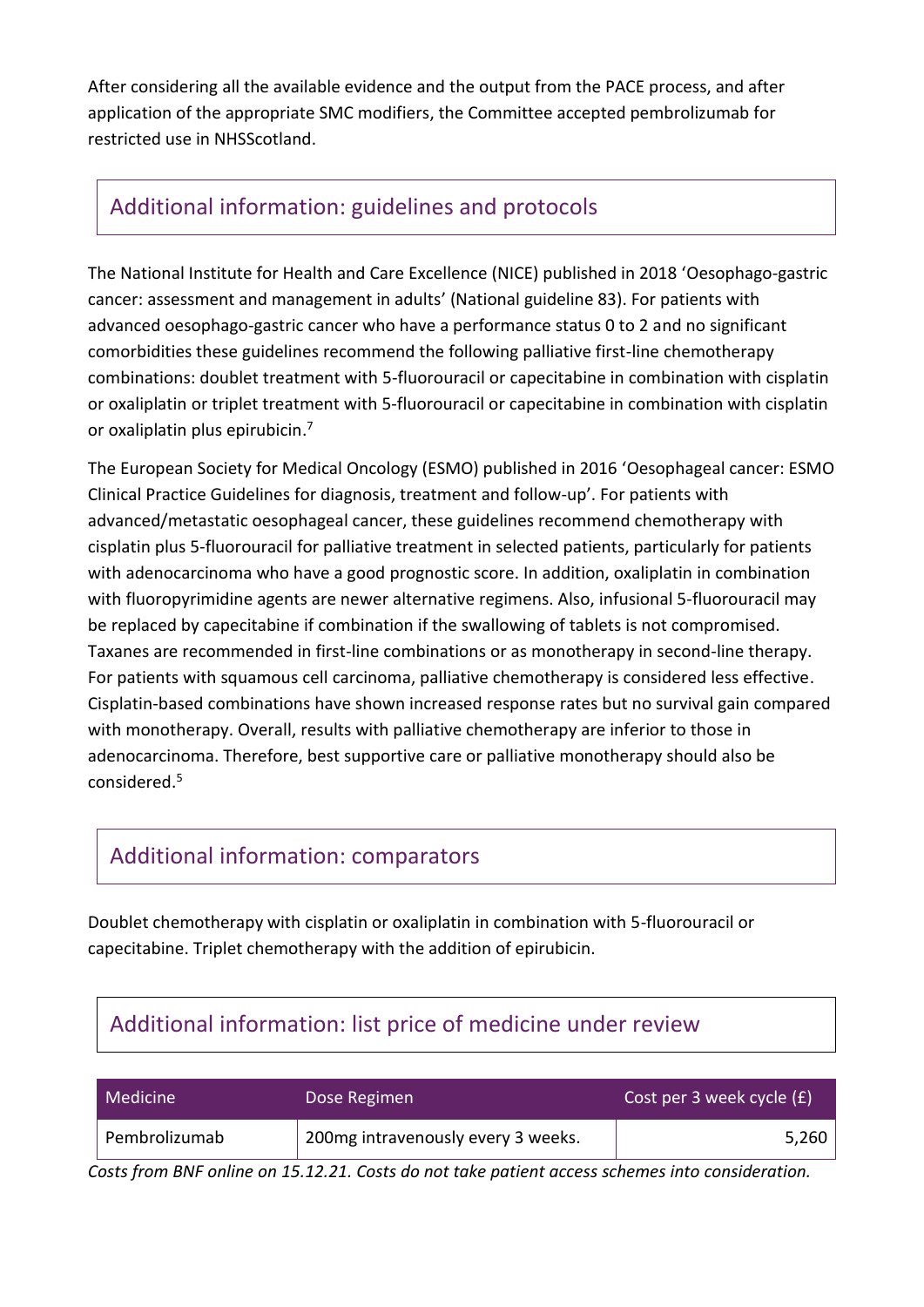# Additional information: budget impact

The submitting company estimated there would be 151 patients eligible for treatment with pembrolizumab in year 1 and 161 patients in year 5 to which confidential estimates of treatment uptake were applied.

SMC is unable to publish the with PAS budget impact due to commercial in confidence issues. A budget impact template is provided in confidence to NHS health boards to enable them to estimate the predicted budget with the PAS.

*[Other data were also assessed but remain confidential.\\*](https://www.scottishmedicines.org.uk/media/3572/20180710-release-of-company-data.pdf)*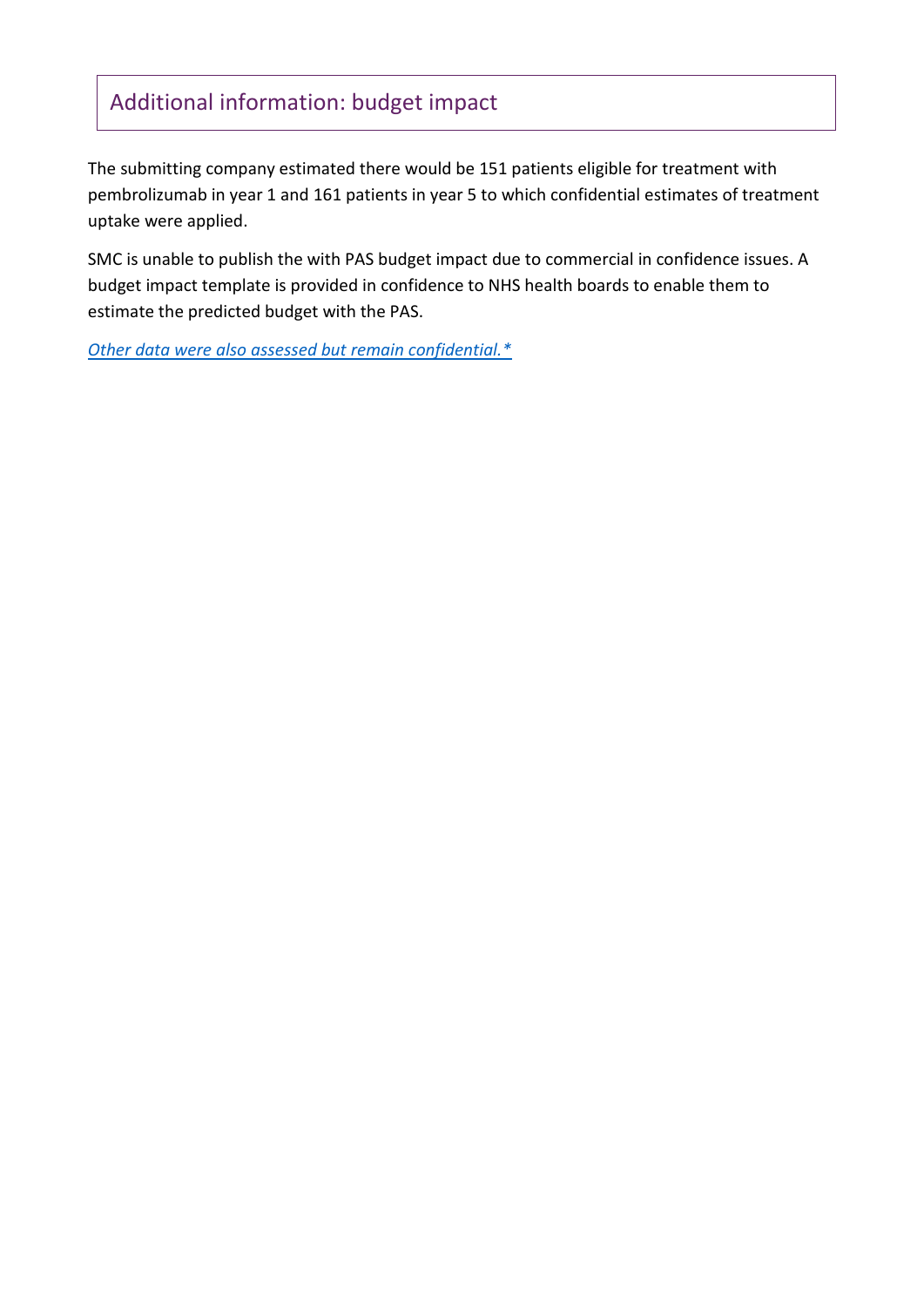#### **References**

1. Merck Sharp & Dohme (UK) Limited. Pembrolizumab concentrate for solution for infusion (Keytruda®). Summary of product characteristics. Electronic Medicines Compendium. Last updated: 3 December 2021. Available at:

[https://www.medicines.org.uk/emc/product/2498/smpc#gref.](https://www.medicines.org.uk/emc/product/2498/smpc#gref)

2. The European Medicines Agency (EMA) European Public Assessment Report. Pembrolizumab (Keytruda®). 20 May 2021. EMA/331504/2021 Available at: [https://www.ema.europa.eu/en/documents/variation-report/keytruda-h-c-3820-ii-0097-epar](https://www.ema.europa.eu/en/documents/variation-report/keytruda-h-c-3820-ii-0097-epar-assessment-report-variation_en.pdf)[assessment-report-variation\\_en.pdf](https://www.ema.europa.eu/en/documents/variation-report/keytruda-h-c-3820-ii-0097-epar-assessment-report-variation_en.pdf)

3. Sun et al., Pembrolizumab plus chemotherapy versus chemotherapy alone for first-line treatment of advanced oesophageal cancer (KEYNOTE-590): a randomised, placebo-controlled, phase 3 study. Lancet 2021; 398: 759–71.

4. Mansoor W, Kulkarni AS, Kato K, Sun J-M, Shah MA, Enzinger PC*, et al.* Health-related quality of life (HRQoL) of pembrolizumab plus chemotherapy versus chemotherapy as first-line therapy in patients with advanced esophageal cancer: The phase III KEYNOTE-590 study. Journal of Clinical Oncology. 2021;39(3\_suppl):168-.

5. Lordick F, Mariette C, Haustermans K, Obermannová R, Arnold D, on behalf of the Esmo Guidelines Committee ceo. Oesophageal cancer: ESMO clinical practice guidelines for diagnosis, treatment and follow-up. Annals of Oncology. 2016;27(August 2003):v50-v7.

6. Cancer Research UK. Oesophageal cancer: Types. Last reviewed: August 2019. Available at: [https://www.cancerresearchuk.org/about-cancer/oesophageal-cancer/stages-types-and](https://www.cancerresearchuk.org/about-cancer/oesophageal-cancer/stages-types-and-grades/types)[grades/types.](https://www.cancerresearchuk.org/about-cancer/oesophageal-cancer/stages-types-and-grades/types)

7. National Institute for Health and Care Excellence (NICE). Oesophago-gastric cancer: Assessment and management in adults. NICE guideline (NG83). Published: 24 January 2018. Available at: [https://www.nice.org.uk/guidance/ng83/chapter/Recommendations#palliative](https://www.nice.org.uk/guidance/ng83/chapter/Recommendations#palliative-management-2)[management-2.](https://www.nice.org.uk/guidance/ng83/chapter/Recommendations#palliative-management-2)

8. Latimer N. NICE DSU technical support document 14: survival analysis for economic evaluations alongside clinical trials-extrapolation with patient-level data. Sheffield: Report by the Decision Support Unit. 2011(0).

9. Van Hout B, Janssen MF, Feng YS, Kohlmann T, Busschbach J, Golicki D*, et al.* Interim scoring for the EQ-5D-5L: Mapping the EQ-5D-5L to EQ-5D-3L value sets. Value in Health. 2012;15(5):708-15.

This assessment is based on data submitted by the applicant company up to and including 11 February 2022.

*\*Agreement between the Association of the British Pharmaceutical Industry (ABPI) and the SMC on guidelines for the release of company data into the public domain during a health technology appraisal: [http://www.scottishmedicines.org.uk/About\\_SMC/Policy](http://www.scottishmedicines.org.uk/About_SMC/Policy)*